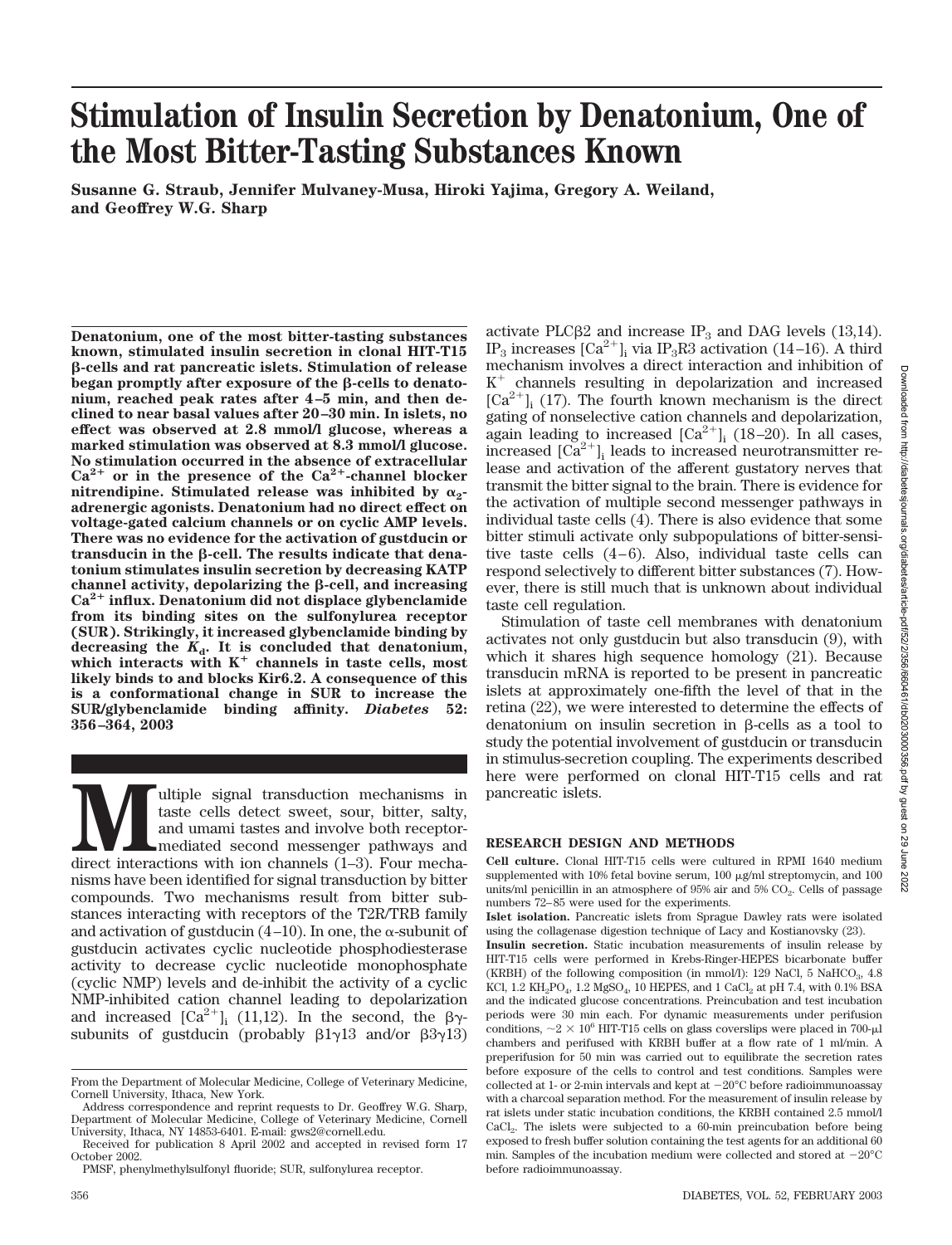**Cyclic AMP determination.** After a 30-min preincubation period in KRBH buffer, HIT-T15 cells were exposed to the test agents for 5 min and the incubation was stopped by the addition of 0.25 ml of 6% trichloroacetic acid. The cells were scraped free, transferred to Eppendorf tubes, and centrifuged at 2,500*g* for 10 min at 4°C. The cell pellet was solubilized in 0.1 mmol/l NaOH, and protein content was assessed using the Bradford assay. The supernatant was used for determination of the cyclic AMP content by radioimmunoassay after ether extraction of the trichloroacetic acid.

**Electrophysiology.** Cell membrane potentials and currents were measured under current clamp or voltage clamp conditions using either whole-cell or perforated-patch configurations (24,25). All recordings were made at room temperature. HIT-T15 cells plated on 18-mm circular glass coverslips were placed in a recording chamber mounted on an inverted microscope. Wholecell recordings were performed within 2–4 days after the cells were plated. Patch-clamp recordings were done on cells that were not in contact with other cells to avoid possible cell-cell coupling artifacts. Patch-clamp electrodes were made from borosilicate glass capillaries (Garner Glass Company) using a two-stage puller (Narishighe). Electrodes were adjusted by firepolishing to obtain a tip resistance of  $\sim$  2–4 megohms. Amphotericin B was added to the intracellular solution from a stock solution to obtain a final concentration of  $200 \mu g/ml$ . Recording electrodes were tip-filled with clean intracellular solution and then back-filled with intracellular solution containing 200  $\mu$ g/ml Amphotericin B. The electrode tip resistance was monitored by applying a 1-mV square pulse of 10 ms at 10 Hz. Once a high resistance seal (2–10 gigohms) was formed between the recording pipette and the cell, the access resistance was continuously monitored until it reached values <30 megohms. Capacitance was monitored before, during, and after each experiment. All voltage clamp protocols were generated and currents were recorded using an EPC-7 amplifier (List Electronic) and pClamp 5.51 acquisition system (Axon Instruments). The extracellular solution was exchanged continuously during recordings to add/washout drugs. Bath perfusion was performed by exchanging the content of the 18-mm recording chamber with extracellular solutions at a rate of  $\sim$ 2 ml/min using a gravity flow system. Drugs were added in the extracellular solution.

**Solutions for the electrophysiological studies.** For recording currents through voltage-gated calcium channels, the solutions were (in mmol/l) as follows: external:  $20 \text{ CaCl}_2$ ,  $110 \text{ NaCl}$ ,  $5 \text{ CsCl}$ , and  $10 \text{ HEPES (pH 7.4 with})$ CsOH); and internal:  $10 \text{ CsCl}$ ,  $90 \text{ CsSO}_4$ ,  $10 \text{ EGTA}$ ,  $1 \text{ CaCl}_2$ , and  $10 \text{ HEPES}$  (pH 7.2 with CsOH). Currents were recorded from cells stepped for 200 ms from a holding potential of  $-60$  mV to test potentials between  $-50$  and 40 mV at 10-mV increments.

For recording KATP currents, the solutions were (in mmol/l) as follows: external: 140 KCl,  $2$  CaCl<sub>2</sub>, 1.1 MgCl<sub>2</sub>, and 10 HEPES (pH 7.4 with NaOH) and internal: 70  $K_2SO_4$ , 10 KCl, 10 NaCl, 2 MgCl<sub>2</sub>, and 10 HEPES (pH 7.2). Currents were evoked by stepping from a  $-60$  mV holding potential to membrane potentials ranging from  $-130$  mV to  $-50$  mV in 10-mV increments for 200 ms. **Western blot analysis.** Membrane and cytosol fractions were prepared from HIT-T15 cells. Briefly, cells were harvested and homogenized with a Dounceglass homogenizer in a buffer containing 10 mmol/l Tris (pH 7.5), 10% (vol/vol) glycerol, 1 mmol/l EDTA, 1 mmol/l dithiothreitol, 10  $\mu$ g/ $\mu$ l aprotinin, 10  $\mu$ g/ $\mu$ l leupeptin,  $10 \mu g/\mu l$  pepstatin A, and 1 mmol/l phenylmethylsulfonyl fluoride (PMSF). Unbroken cells were removed by centrifugation at 1,500*g* for 10 min. After a 30-min centrifugation at 96,000*g* at 4°C, the supernatant was collected as the cytosol fraction and the pellet was solubilized in the above buffer supplemented with 1% Triton X-100 and used as the membrane fraction. Cytosol and membrane samples were mixed with  $5\times$  Laemmli sample buffer, boiled for 5 min, and resolved on a 14% gel by SDS-PAGE. After transfer to a polyvinylidene fluoride membrane and blocking in a 5% BSA solution, Western blot analysis was performed using a gustducin or transducin antibody and visualizing the immunoreactive bands by enhanced chemiluminescence (Amersham).

**Trypsin digestion assay for activated transducin.** The method was similar to those described previously (11,26). Membranes of HIT-T15 cells (prepared as above) were resuspended in DEAE buffer (in mmol/l: 150 NaCl, 25 Tris, 1 MgCl<sub>2</sub>, 5 DTT, and 1 CHAPS at pH 7.5 with 100  $\mu$ mol/l GDP and 1  $\mu$ mol/l GTPS) and then incubated with the heterotrimeric form of rod transducin  $G\alpha GDP^*\beta\gamma$  (a gift of Drs. Richard Cerione and Jon Erikson) plus denatonium and other taste substances for 1 h at 30°C.  $\rm{AlF_4}^-$  used as a positive control was prepared using 30  $\mu$ mol/l AlCl<sub>3</sub> and 10 mmol/l NaF. Subsequently, trypsin digestions (1:25 wt/wt trypsin to total protein) were performed for different periods of time (0, 30, 60, and 90 min) at room temperature and stopped by the addition of soybean trypsin inhibitor at a 10-fold excess over trypsin. Samples were boiled for 5 min in SDS sample buffer and subjected to SDS-PAGE and immunoblotting as described.

**[ 3 H]Glybenclamide binding assay.** HIT-T15 cells were collected from confluent 175-cm<sup>2</sup> flasks and washed twice with ice-cold PBS. The cells were



**FIG. 1. Concentration-response characteristics for the effect of denatonium to stimulate insulin secretion in HIT-T15 cells. Denatonium was tested at concentrations from 0.03 to 3 mmol/l under conditions of** static incubation ( $n = 4$ ). \* $P < 0.01$  vs. 4 mmol/l glucose.

scraped off into 10 ml of the PBS. The cells were pelleted and resuspended in 20 volumes of 5 mmol/l Tris-HCl (pH 8.0) at 4°C containing 0.1 mmol/l PMSF. They were incubated on ice for 40 min and then homogenized with 15–20 strokes in a Dounce glass homogenizer. The homogenate was centrifuged for 10 min at 900*g*, and the supernatant was collected and centrifuged at 96,000*g* for 30 min. The supernatant was discarded, and the pellets from the second centrifugation were immediately frozen in liquid nitrogen and stored at  $-80^{\circ}$ C until used.

The method was similar to that used by Hu et al. (27). HIT-T15 cell membranes were suspended in 20 mmol/l MOPS (pH 7.4) containing 0.1 mmol/l PMSF and rehomogenized. The protein concentration of the membrane preparation was determined using the Biorad DC protein assay with BSA as the standard. The "competition" assay was performed with 1.0 nmol/l [<sup>3</sup>H]glybenclamide, denatonium over the concentration range of 0, 0.01-3 mmol/l, and membranes at a protein concentration of  $100-200$   $\mu$ g/ml at room temperature for 2 h. Nonspecific binding was determined in the presence of 2 mol/l unlabeled glybenclamide. The assay was performed in 50 mmol/l MOPS  $(pH 7.4)$ , 0.1 mmol/l CaCl<sub>2</sub> (buffer A), in a total volume of 1 ml/tube. All assays were performed in duplicate. Binding was terminated by rapid filtration through Whatman GF/F 25-mm-diameter glass microfiber filters (presoaked in buffer A) followed by five washes with 5 ml of cold 0.1 mol/l NaCl. The filters were placed in 10 ml of Formula 989 scintillation fluid (Packard, Meriden, CT), and radioactivity was determined after overnight incubation by liquid scintillation spectrometry. Saturation binding assays were performed under the same conditions with [3H]glybenclamide at concentrations from 0.1 to 10 nmol/l in the presence or the absence of 1 mmol/l denatonium. Nonspecific binding was determined in the presence of  $2 \mu$  mol/l unlabeled glybenclamide.  $K<sub>d</sub>$  and Bmax values were determined by nonlinear curve fitting of the saturation data using Kaleidagraph (Synergy Software).

**Reagents.** Denatonium benzoate, amphotericin B, glybenclamide, DIDS, and clonidine were obtained from Sigma (St. Louis, MO). <sup>125</sup>I-insulin, <sup>3</sup>H-glybenclamide, and the 125I-cyclic AMP radioimmunoassay kit were obtained from DuPont/NEN (Boston, MA). The rabbit polyclonal antigustducin and antitransducin antibodies were from Santa Cruz Biotech (Santa Cruz, CA).

**Statistical analysis.** Results are presented as mean  $\pm$  SE. Statistical analysis was by Student's *t* test for paired and unpaired data as appropriate, except for the results in Fig. 9*A*, which was by one-way ANOVA with pairwise comparison by Dunnett's method.

# **RESULTS**

**Concentration-response characteristics for the actions of denatonium on insulin release in HIT-T15 cells.** The effect of denatonium was first examined in the presence of 0.2 mmol/l glucose. Only small stimulatory responses were observed to denatonium at concentrations of 0.3 and 1 mmol/l (data not shown). In the presence of 4 mmol/l glucose, denatonium had a marked stimulatory effect on secretion. Concentration-response characteristics for the action of denatonium on insulin secretion in the HIT-T15 cell are shown in Fig. 1. Experiments were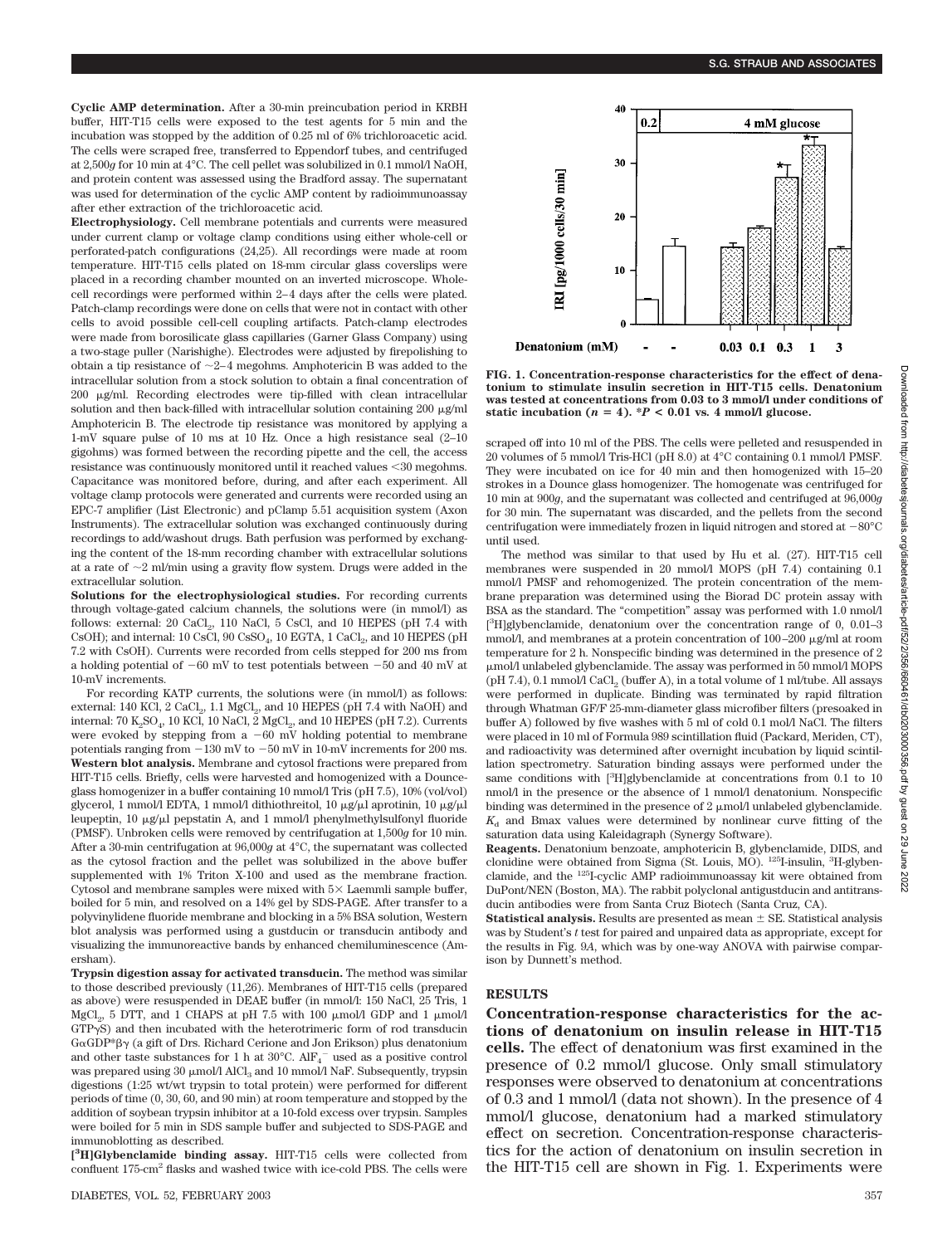

carried out under static incubation conditions for 30 min. The rate of insulin release in the presence of 4 mmol/l glucose was 3.2-fold that of the basal release rate at 0.2 mmol/l glucose. Denatonium at a concentration of 30  $\mu$ mol/l, in the presence of 4 mmol/l glucose, did not affect the rate of insulin release. However, in the range between 100  $\mu$ mol/l and 1 mmol/l, it stimulated insulin secretion  $(P < 0.01)$  in a concentration-dependent manner with the maximal response occurring at 1 mmol/l. Denatonium at 3 mmol/l had no effect on the secretory response. Denatonium exerted its maximal effect at 1 mmol/l and more than doubled the rate of insulin secretion.

**Temporal profile of the stimulation of insulin release by denatonium.** Insulin secretion was examined under perifusion conditions in the presence of 4 mmol/l glucose to assess the magnitude and duration of the stimulatory responses. After addition of 1 mmol/l denatonium, the rate of insulin release increased rapidly and reached the peak response after 8 min (Fig. 2*A*). This maximum response reflects a 13-fold stimulation over the basal rate. Secretion rates declined thereafter to reach near-basal values after  $\sim$ 20 min. Also shown in Fig. 2A is the lack of effect of 1 mmol/l benzoic acid studied as a control for the benzoate component of the denatonium salt. In the next series of experiments, we determined the effect of the partial  $\alpha_2$ agonist clonidine on insulin release stimulated by 4 mmol/l glucose and on the potentiation of 4 mmol/l glucosestimulated insulin secretion by 1 mmol/l denatonium. As can be seen from the data in Fig. 2*B*, clonidine added at minute 10 inhibited both glucose-stimulated insulin secretion and the denatonium-induced potentiation of release. Thus the stimulation of release by denatonium is exerted via the normal physiological mechanisms of exocytosis.

**The effect of denatonium on rat islets.** In the presence of 2.8 mmol/l glucose, concentrations of denatonium up to 1 mmol/l had no effect on the release of insulin (2.8 mmol/l glucose =  $564 \pm 97$  pg · islet<sup>-1</sup> · 60 min<sup>-1</sup> vs. 2.8 + 1 mmol/l denatonium =  $570 \pm 294\,\mathrm{pg\cdot}$  islet $^{-1}\cdot$  60 min $^{-1};P$   $>$ 0.49,  $n = 4$ ). However, in the presence of 8.3 mmol/l glucose, denatonium stimulated insulin secretion. From the results shown in Fig. 3, it can be seen that 8.3 mmol/l glucose caused an approximately sevenfold increase in insulin release. Denatonium at 100 and 300  $\mu$ mol/l potentiated the rate of insulin secretion as a result of 8.3 mmol/l glucose in a concentration-dependent manner  $(P < 0.03)$ and  $P < 0.002$ , respectively). Denatonium at 1 mmol/l

**FIG. 2.** *A***: The effect of 1 mmol/l denatonium (solid circles) and lack of effect of 1 mmol/l sodium benzoate () in the presence of 4 mmol/l glucose on HIT-T15 cells under perifusion conditions.** *B***:** The effect of 10  $\mu$ mol/l clonidine ( $\square$ ) on insulin **secretion stimulated by 4 mmol/l glucose (**■**) and the effect of clonidine (**E**) on the insulin secretion stimulated by glucose plus 1 mmol/l denatonium**  $(①)$ .  $n = 4$ .

potentiated insulin secretion  $(P < 0.02)$  but gave a smaller response than 300  $\mu$ mol/l. Denatonium at 3 mmol/l had no stimulatory effect and significantly inhibited the secretion as a result of 8.3 mmol/l glucose  $(P < 0.05)$ .

**The role of Ca2**- **in the stimulation of insulin release by denatonium.** The ability of denatonium to stimulate insulin release in the absence of extracellular  $Ca^{2+}$  and in the presence of nitrendipine was studied. Both the absence of extracellular  $Ca^{2+}$  and the addition of nitrendipine in the presence of extracellular  $Ca^{2+}$  inhibited both 4 mmol/l glucose-stimulated release  $(P < 0.02)$  and denatonium-potentiated insulin release  $(P < 0.001)$ . The results suggest that the action of denatonium is associated with  $Ca^{2+}$  entry via *L*-type voltage-dependent  $Ca^{2+}$  channels. The results are shown in Fig. 4.

**Effect of denatonium on cyclic AMP levels in HIT-T15 cells.** To determine whether denatonium was enhancing the rate of insulin secretion by an action to elevate intracellular cyclic AMP levels, we measured the cyclic AMP content of HIT-T15 cells in the absence and presence of 1 mmol/l denatonium (the maximally effective concentration). No change of cyclic AMP was detected. The control value in the presence of 4 mmol/l glucose was 22  $\pm$ 1 pmol/mg protein, and after 5 min exposure to 1 mmol/l denatonium (at which time insulin secretion is maximally stimulated), the value was  $24 \pm 1$  pmol/mg protein ( $P >$ 



**FIG. 3. Concentration-response characteristics for the effect of denatonium to stimulate insulin secretion by isolated rat pancreatic islets. Denatonium was tested at concentrations from 0.1 to 3 mmol/l under conditions of static incubation (** $n = 5$ **). \*** $P < 0.03$ **; \*\*** $P < 0.002$ **; #** $P <$ **0.05 (all vs. 8.3 mmol/l glucose alone).**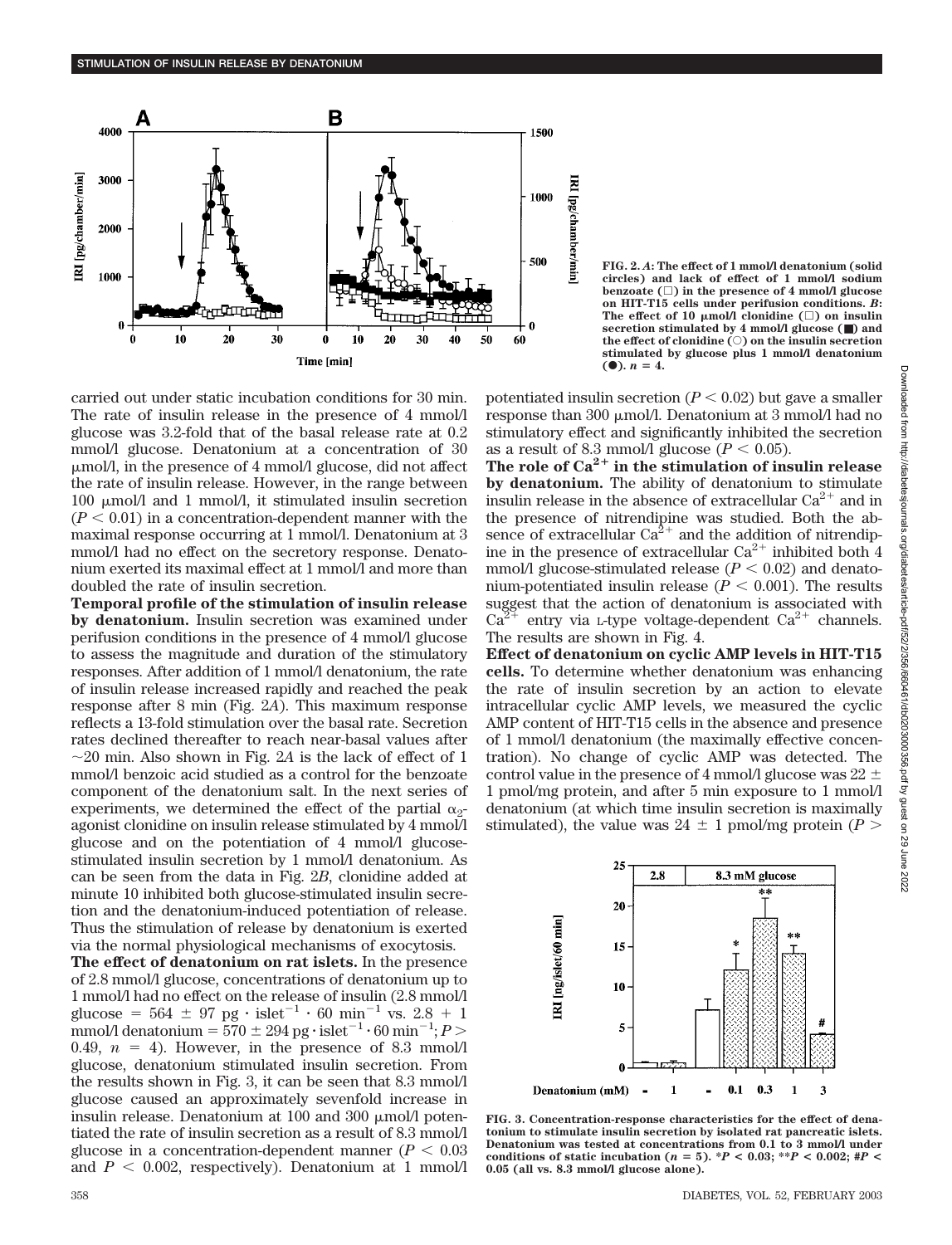

0.18 versus control,  $n = 4$ ). As a positive control for the assay, the cyclic AMP content of the cells after a 5-min exposure to 300 nmol/l forskolin was  $364 \pm 21$  pmol/mg protein ( $P < 0.001$  vs. control,  $n = 4$ ).

**Effect of denatonium on membrane potential.** Denatonium induced a glucose-dependent depolarization and increase in membrane potential fluctuations. Initial experiments examined changes in HIT-T15 cell membrane potential and electrical activity after exposure to denatonium at two different glucose concentrations. The resting potential of cells, measured after a 15- to 30-min exposure to 0.2 mmol/l glucose, was  $-62.2 \pm 6$  mV ( $n = 6$ ). Application of  $500 \mu$ mol/l denatonium caused a slight depolarization  $(-55.7 \pm 5 \text{ mV}, n = 5)$ , which was rapidly reversible after washout of the denatonium. Generally, no action potentials developed after denatonium application to cells maintained in 0.2 mmol/l glucose. However, application of 500 mol/l denatonium to cells maintained in 4 mmol/l glucose resulted in a substantial depolarization ( $13.5 \pm 7$  mV,  $n =$ 10) and an increase in membrane activity that was often accompanied by generation of multiple action potentials. The denatonium-stimulated depolarization and increase in electrical activity was quickly reversible after washing of the cell. Figure 5 shows membrane potential changes from a representative single cell exposed to denatonium at glucose concentrations of 0.2 and 4 mmol/l. Subsequent experiments were performed to investigate the underlying ionic mechanisms that contribute to the denatonium-

**FIG.** 4. The lack of effect of denatonium to stimulate insulin release in the absence of extracellular Ca<sup>2+</sup> or in the presence of **10 mol/l nitrendipine. The experiments were performed on HIT-T15 cells in the presence of 4 mmol/l glucose. Both glucose- and denatonium-stimulated release were inhibited by the absence of extracellular Ca2**- **and by nitrendipine in the presence of extracellular** Ca<sup>2+</sup> ( $n = 4$ ). \**P* < 0.02 vs. 4 mmol/l glucose; \*\**P* < 0.001 vs. **4 mmol/l glucose** - **denatonium.**

induced glucose-dependent depolarization and increase in membrane activity in HIT-T15 cells.

Effect of denatonium on the voltage-gated Ca<sup>2+</sup> chan**nel.** The data presented thus far demonstrate that the stimulation of insulin secretion by denatonium is associated with depolarization and requires the influx of extracellular calcium. The denatonium-induced depolarization would certainly contribute to the opening of voltage-gated calcium channels. However, it is also conceivable that denatonium could have a direct effect on voltage-gated calcium channels via a biochemical modification that increases the frequency of channel openings. It has been shown in RINm5F cells, for example, that glyceraldehyde increases the open probability and duration of calcium channel activity (28). We used whole-cell patch-clamp conditions to perform a direct examination of the effects of denatonium on current flow through voltage-gated calcium channels at three different glucose concentrations. Calcium was used as the charge carrier, and the peak current was observed at 10 mV. The peak voltageactivated calcium current in control cells was  $-155 \pm 64$ pA ( $n = 20$  cells). In the presence of 500  $\mu$ mol/l denatonium, the peak current was  $-159 \pm 53$  pA ( $n = 20$  cells). In these experiments designed to look exclusively at current flow through voltage-gated calcium channels, there was no observable difference in the peak current at glucose concentrations of 0.2, 4, and 10 mmol/l (data not shown). There was also no shift in the voltage dependence



**FIG. 5. The effect of denatonium on the membrane potential of an isolated HIT-T15 cell using the whole-cell perforated-patch technique. The cell was equilibrated in 0.2 mmol/l glucose for 15 min, and 500 mol/l denatonium was added to the bath for the period indicated by the rectangle. The cell was then exposed to 4 mmol/l glucose as indicated by the upper line and to denatonium for the period indicated by the rectangle.**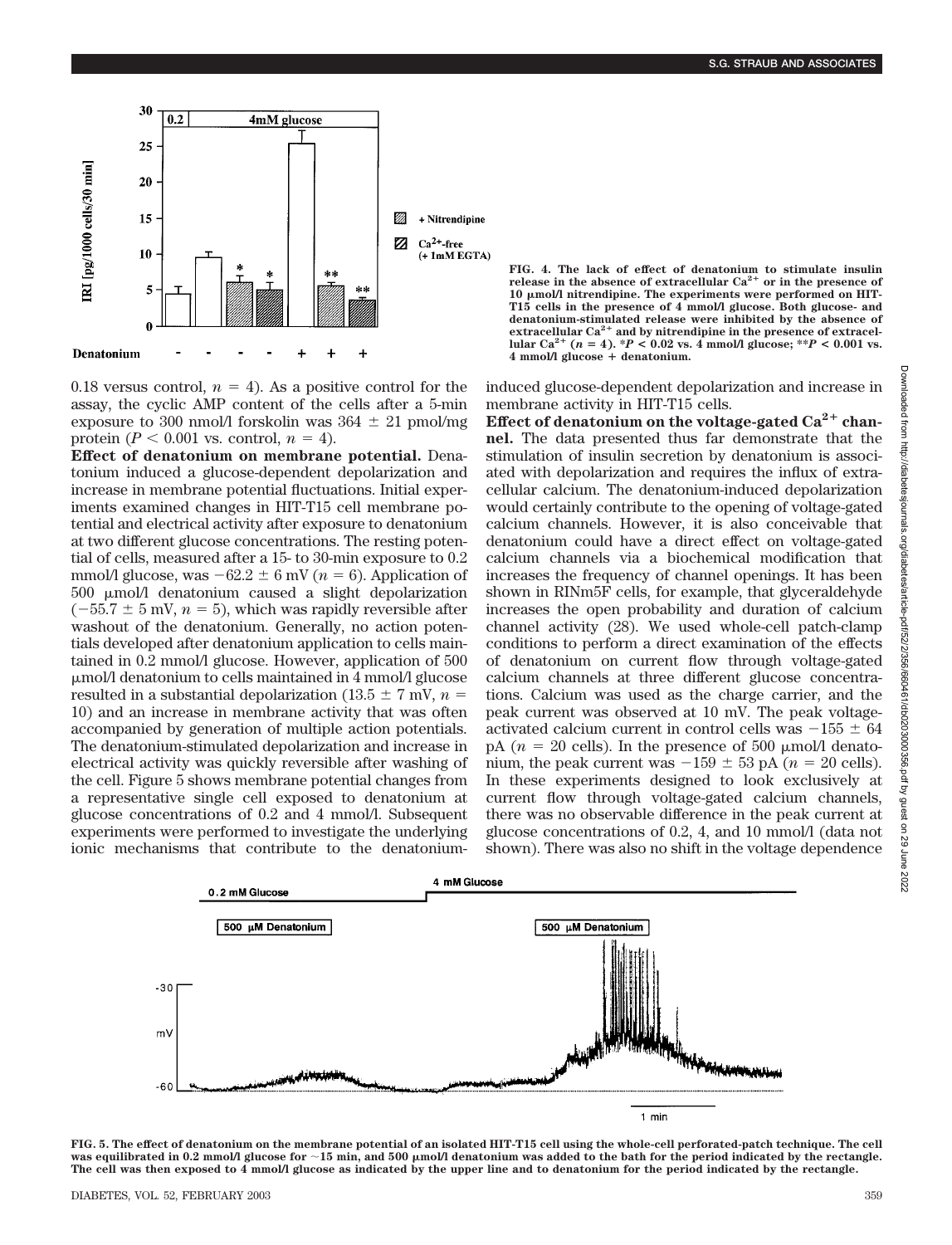

В



**FIG. 6. Voltage-gated calcium currents are not directly influenced by denatonium.** *A***: Currentvoltage relationship for peak currents from a representative HIT-T15 cell held at 60 mV and stepped from 50 mV to 50 mV at 10-mV increments.** *B***: Time course showing activation of voltage-gated calcium current in a representative HIT-T15 cell held at 60 mV and stepped to 10 mV in control solution and after the applica**tion of 500  $\mu$ mol/l denatonium. Solutions con**tained 4 mmol/l glucose.**

of current activation in the presence of denatonium. Figure 6*A* shows the current-voltage relationships from a representative cell in control solution and in the presence of denatonium. Figure 6*B* contains data from a representative cell in 4 mmol/l glucose showing the time course of the voltage-gated calcium current in the absence and presence of  $500 \mu$ mol/l denatonium. Taken together, these data indicate that denatonium has no direct effect on the voltage-gated calcium channels.

**Effect of denatonium on the ATP-sensitive KATP channel.** A likely target for the depolarizing action of denatonium on membrane potential in the  $\beta$ -cell is the regulation of potassium permeability. Glucose itself depolarizes  $\beta$ -cells by closing the KATP channel. We investigated whether denatonium influenced the whole-cell potassium current in the presence of three different glucose concentrations. Whole-cell KATP channel current was isolated using solutions designed to shift the reversal potential for potassium to a positive potential to isolate the current from voltage-activated potassium currents and to make the KATP current larger. Cells were held at  $-60$ mV and stepped for 200 ms to potentials between  $-110$  mV and 50 mV at 10-mV increments. Measurements of peak KATP current, observed when cells were stepped from  $-60$  mV to  $-90$  mV, were obtained by averaging data points from this 200-ms step. To determine the percentage of current reduction, we compared peak KATP currents with the peak control currents obtained from the same cell before drug application. Addition of 500  $\mu$ mol/l denatonium reduced the whole-cell KATP channel current at all three glucose concentrations (Fig. 7). As was found for the denatonium-induced depolarization, there seemed to be a glucose dependence to the reduction of the peak current. In low glucose (0.2 mmol/l), the peak KATP channel current was reduced by  $\sim 30\%$ ; in 4 mmol/l glucose, the reduction was 50%, whereas in 10 mmol/l glucose, denatonium reduced the peak current by nearly 60% when compared with control currents recorded before application of denatonium (Fig. 7*B*). However, one can argue also that the absolute change in peak current was not significantly different at any glucose concentration. For confirming that denatonium was affecting the KATP channel current and not that of other  $K^+$  channels, cells were pretreated with  $1 \mu$ mol/l glybenclamide, a specific blocker of the KATP channel, before the application of denatonium. Glybenclamide reduced the peak KATP channel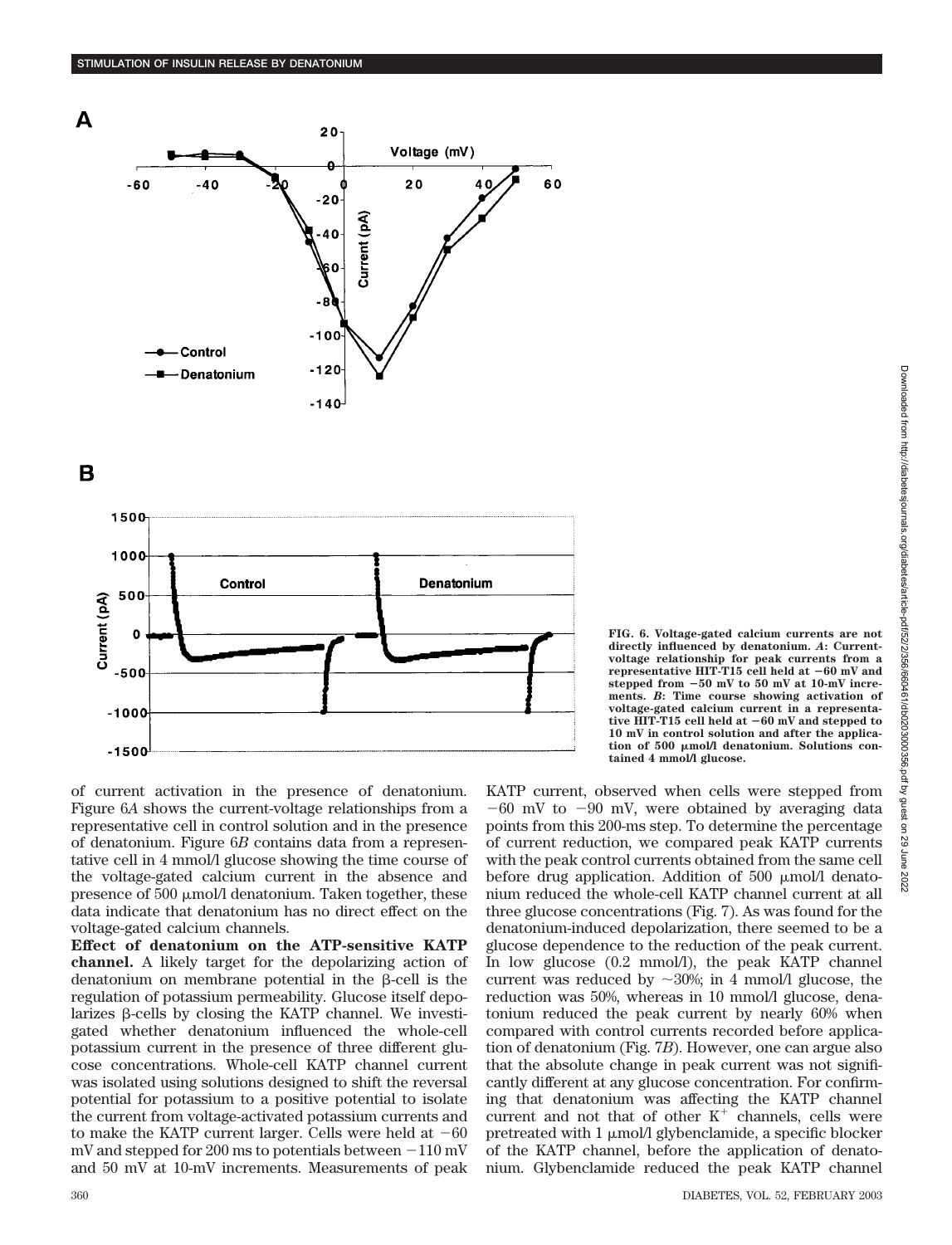

**FIG. 7. Denatonium reduces current flow through KATP channels in HIT-T15 cells.** *A***: Effect of denatonium on KATP currents in the presence of 0.2 and 4 mmol/l glucose.** *B***: Summary of the effect of denatonium on KATP currents in solutions containing 0.2 mmol/l (***n* **5 cells), 4 mmol/l (***n* 6 cells), or 10 mmol/l ( $n = 5$  cells) glucose. Each point represents the peak current  $\pm$  SD from cells held at  $-60$  mV and stepped to  $-90$  mV.  $*P =$ **0.03, \*\****P* **< 0.01.** *C***: Summary of the effect of denatonium on KATP currents in cells pretreated with 1 mol/l glibenclamide. Solutions contained** 0.2 mmol/l glucose ( $n = 5$  cells). Each point represents the peak current from cells held at  $-60$  mV and stepped to  $-90$  mV  $\pm$  SE. \*\* $P < 0.01$ .

current by approximately the same magnitude as that observed when 10 mmol/l glucose and denatonium were applied together, and denatonium did not significantly reduce the current further (Fig. 7*C*). These data show that denatonium, like glucose, influences the glybenclamidesensitive KATP channel and seems to have no major effect on other  $\mathrm{K}^{+}$  channels.

**Transducin breakdown assay and Western blot analyses.** Using an in vitro assay (11,26), we examined the potential involvement of gustatory G proteins in the stimulus-secretion coupling by denatonium in HIT-T15 cells. This assay takes advantage of conformational differences in the GDP and GTP bound states of transducin or gustducin. Nonactivated transducin (i.e., in the GDPbound form) is broken down by trypsin digestion to a 23-kDa fragment, whereas transducin in the activated GTP-bound form would yield a higher molecular weight fragment of 32 kDa. The results of one such experiment are shown in the immunoblot in Fig. 8. With the exception of *lanes 1* and *2*, all lanes represent incubations for 1 h followed by a 60-min digestion with trypsin. *Lane 1* is the marker lane with Gt alone (39 kDa); *lane 2* is the 0-min

control  $(Gt + \text{reaction mixture for 1 h followed by the})$ simultaneous addition of trypsin and soybean trypsin inhibitor); lanes *3*, *6*, and *9* are 60-min control lanes (no denatonium in the reaction mixture); *lanes 4* and *7* tested the effect of 1 mmol/l denatonium; *lanes 5* and *8* tested the effect of 3 mmol/l denatonium; and *lane 10* was the positive control with AlF4 . The proteolysis of the 39-kDa rod transducin (shown in *lanes 1* and *2*) to a 23-kDa band was similar for all of the conditions shown in *lanes 3–9*, i.e., both control and denatonium-treated conditions. Thus denatonium, at concentrations of either 1 mmol/l (which maximally stimulates insulin secretion) or 3 mmol/l, failed to increase the amount of the 32-kDa fragment. In contrast, as shown in *lane 10*, activation of Gt by  $\text{AlF}_4$  resulted in the almost complete proteolysis of Gt to the 32-kDa fragment. In numerous such experiments (a total of 24 in which responses to denatonium and the additional tastants saccharin and quinine were studied), only the inclusion of  $\mathrm{AlF_4}^-$  in the incubation medium yielded the 32-kDa fragment. Thus, induction of the secretory response by denatonium seems not to include the activation of a gustatory G protein in the HIT-T15 cell line.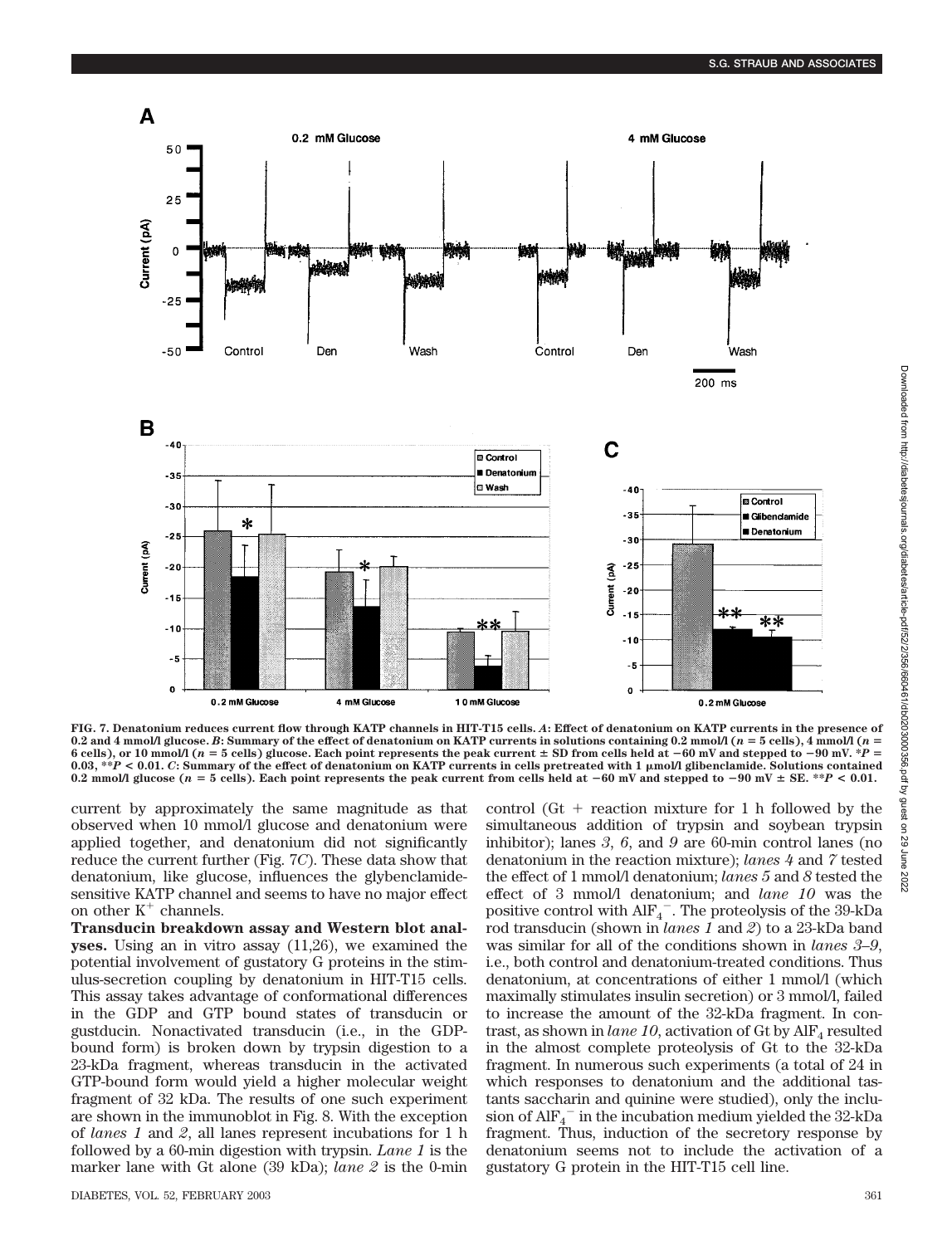**STIMULATION OF INSULIN RELEASE BY DENATONIUM**



**Effect of denatonium on [3 H]glybenclamide binding to HIT-T15 cell membranes.** <sup>3</sup> H-glybenclamide binding to HIT-T15 cell membranes was studied to determine whether denatonium was acting like a sulfonylurea in its action to close KATP channels or whether it had some other unrelated action. Two possibilities were obvious. As there is some structural similarity between denatonium and agonists such as nateglinide and meglitinide (and related hypoglycemic benzoic acid derivatives), it could produce its effect by binding to the same site on the sulfonylurea receptor (SUR) as do these compounds, in which case it would be expected to displace [3H]glybenclamide from its binding site. The alternative possibility is that denatonium interacts directly with the  $K^+$  channel  $(Kir6.2)$  in the  $\beta$ -cell in the same way that it interacts with  $\tilde{K}^+$  channels in taste cells. In this case, it might have no effect on [<sup>3</sup>H]glybenclamide binding or it might cause a conformational change in SUR, which could increase or decrease the amount of [3H]glybenclamide bound. The results showed that denatonium increased  $[3H]$ glybenclamide binding in a concentration-dependent manner (Fig. 9A). With 1 nmol/l [<sup>3</sup>H]glybenclamide, 0.3 mmol/l denatonium increased radioligand binding by 8% (*P* 0.05), and both 1 and 3 mmol/l denatonium increased the binding by 17% ( $P < 0.001$  for both;  $n = 8$ ). As found previously (27), [<sup>3</sup>H]glybenclamide bound specifically to a single class of binding sites on the HIT-T15 cell membranes with a  $K_d$  value of  $0.37 \pm 0.05$  nmol/l and a Bmax value of  $0.56 \pm 0.05$  pmol/mg protein (Fig. 9*B*). Saturation analysis revealed that this was due to an increase in the affinity of [3 H]glybenclamide for its binding site on the SUR. In the presence of 1 mmol/l denatonium, the  $K_d$  for [<sup>3</sup>H]glybenclamide binding decreased 30  $\pm$  6% to 0.25  $\pm$ 0.03 nmol/l ( $P < 0.02$ ;  $n = 7$ ). The increase in binding reflected only an increase in affinity because there was no significant change in Bmax  $(P > 0.5)$ . When the 1 mmol/l denatonium data from the experiments in Fig. 9*A* (where 1 nmol/l [<sup>3</sup>H]glybenclamide was used) were combined with the 1 nmol/l  $[{}^{3}H]$ glybenclamide data in Fig. 9*B* (where 1 mmol/l denatonium was used), the result was unequivocal. Denatonium at 1 mmol/l increased the binding of 1 nmol/l [<sup>3</sup>H]glybenclamide by  $18 \pm 2.5\%$  ( $P < 0.0001$ ,  $n = 15$ ).

The increased affinity of glybenclamide binding induced by denatonium demonstrates that denatonium does not interact with the glybenclamide binding site on the SUR. Possible mechanisms include that denatonium binds to a separate site on the SUR or that it interacts directly with the KATP channels in a similar manner to its interaction with  $K^+$  channels in taste cells. Furthermore, this interac-

**DISCUSSION** The results of these studies demonstrate a concentrationand glucose-dependent stimulation of insulin secretion in response to denatonium that is due to depolarization of the  $\beta$ -cell and increased Ca<sup>2+</sup> entry. The action of denatonium to reduce KATP channel activity would be the primary cause of the depolarization. Denatonium does not seem to have any major effect on  $K^+$  channels other than the KATP channel or any direct effect on the L-type  $Ca^{2+}$ channel. However, part of the strong depolarizing effect of denatonium in the presence of glucose will be explained by an indirect action on L-type  $\tilde{Ca}^{2+}$  channels. Certainly, in the presence of denatonium, voltage-gated  $Ca^{2+}$  channels are activated as a result of the membrane depolarization caused by the inhibition of KATP channels. Therefore, the additional KATP channel-related depolarization observed in the presence of both denatonium and glucose would trigger the opening of more voltage-activated  $Ca^{2+}$  channels purely as a result of increased membrane depolarization. The inhibition of the KATP channel with no apparent effect on other  $K^+$  channels and the lack of a direct effect on voltage-gated  $Ca^{2+}$  channels in the  $\beta$ -cell illustrate the selectivity and specificity of the effects of denatonium. The detailed mechanism by which denatonium selec-

tively affects the KATP channels remains to be understood. It is possible that denatonium interacts with the sulfonylurea receptor that is an essential component of the functional KATP channel (29,30). Denatonium has some structural similarity to nateglinide, meglitinide, and other recently introduced blood glucose–lowering compounds that also act on the KATP channel and that displace glybenclamide from its binding site on SUR (27,31–34). However, denatonium did not displace glybenclamide from its binding site on the SUR. Instead, it actually increased [3 H]glybenclamide binding by an increase in affinity. Thus, the structural similarity of denatonium to nateglinide and meglitinide is not such that it can bind to the same site. Two possible explanations come to mind: (*1*) denatonium is binding to a site on the SUR that is distinct from the glybenclamide binding site but that still induces channel closure; and (*2*) denatonium acts directly on the channel, closes it, and induces a conformational change in SUR. Evidence in favor of this is that denatonium is known to act directly on  $K^+$  channels in taste cells, including delayed rectifier and Ca<sup>2+</sup>-activated K<sup>+</sup> channels

**FIG. 8. Denatonium treatment of HIT-T15 cell membranes fails to activate transducin (Gt) in the trypsin proteolysis assay. With the exception of** *lanes 1* **and** *2***, the lanes represent incubations of HIT-T15 cell membranes with Gt for 1 h followed by a 60-min digestion with trypsin.** *Lane 1* **is the marker lane with Gt alone (39 kDa).** *Lane 2* **is the 0-min control (Gt reaction mixture for 1 h followed by the simultaneous addition of trypsin and soybean trypsin inhibitor).** *Lanes 3, 6,* **and** *9* **are 60-min control lanes without denatonium in the Gt reaction mixture).** *Lanes 4* **and** *7* **tested the effect of 1 mmol/l denatonium, and** *lanes 5* **and** *8* **tested the effect of 3 mmol/l denatonium.** *Lane 10* **was the positive control with AlF4 . The proteolysis of the 39-kDa Gt (shown in** *lanes 1* **and** *2***) to a 23-kDa band was similar for all of the conditions shown in** *lanes 3–9***, i.e., both control and denatonium-treated conditions. In** *lane 10***, in contrast, activation of Gt by AlF4 resulted in the almost complete proteolysis of Gt to the 32-kDa fragment.**

tion with Kir6.2 induces a conformational change in the SUR that is responsible for the increased affinity.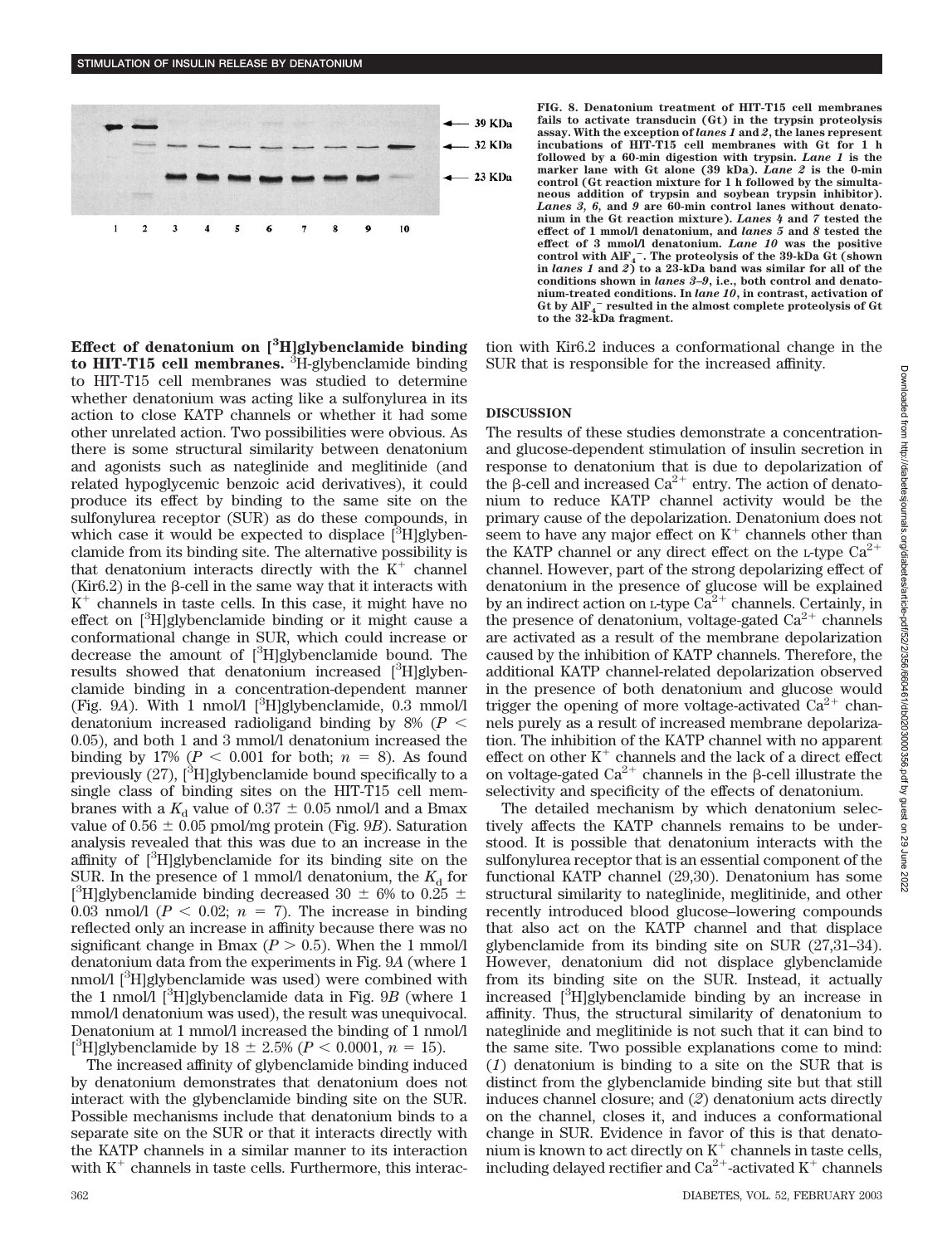

(17). In view of this, an action of denatonium on the Kir6.2 channel that affects the conformation of SUR would suffice to produce the observed effects. The nature of the observed glucose dependence for the action of denatonium to stimulate insulin secretion is not known but is similar to that seen with the sulfonylureas at low glucose concentrations, e.g., 2.8 mmol/l glucose for rat islets. The presence or absence of 5 mmol/l ATP in the binding assays did not influence the effect of denatonium to increase the  $K_d$  for glybenclamide (data not shown), indicating a lack of ATP dependence to the binding and to the conformational change required to affect the SUR. Also, denatonium inhibits the KATP current in the presence of low glucose concentrations. Thus, the glucose dependence lies at some point in stimulus-secretion coupling distal to membrane depolarization.

A question that arises from these observations is their relationship to the responses of taste receptor cells to denatonium and whether the signal transduction mechanisms are similar. An obvious similarity is that a  $K^+$ 

DIABETES, VOL. 52, FEBRUARY 2003 363

channel is involved, although denatonium has not been shown previously to affect a KATP channel in taste cells. This may be because the effects of bitter substances on KATP channels in taste cells have not been investigated **bound (at concentrations from 0.3 to 11 nmol/l) in the absence and presence of 1 mmol/l denatonium. A Scatchard analysis of the data is shown in the inset.**

**FIG. 9. The effects of denatonium on the binding of [<sup>3</sup> H]glybenclamide to HIT cell membranes.** *A***: Effects of denatonium at concentrations from 0.01 to 3 mmol/l on the binding of 1 nmol/l [<sup>3</sup> H]glybenclamide.** *B***: Amounts of [3 H]glybenclamide**

yet, or more likely because this channel is not expressed in

taste cells. In summary, the  $\beta$ -cell effects of denatonium are not mediated by T2R/TRB receptors and activation of either gustducin or transducin. The known effects of agonist-T2R/TRB interactions are gustducin  $\alpha$ -subunit activation of cyclic NPDE and  $\beta\gamma$ -subunit activation of PLC $\beta$ 2, neither of which has been associated with inhibition of  $K^+$ channels. In this connection, there were no changes in intracellular cyclic AMP levels that might reflect increased cyclic NPDE activity or of any mobilization of intracellular  $Ca<sup>2+</sup>$  to reflect PLC activation. Finally, using the trypsin digestion assay, we found no evidence that transducin was activated by denatonium that would have implicated an interaction with T2R/TRB receptors. In view of all of the available data, we conclude that denatonium most likely